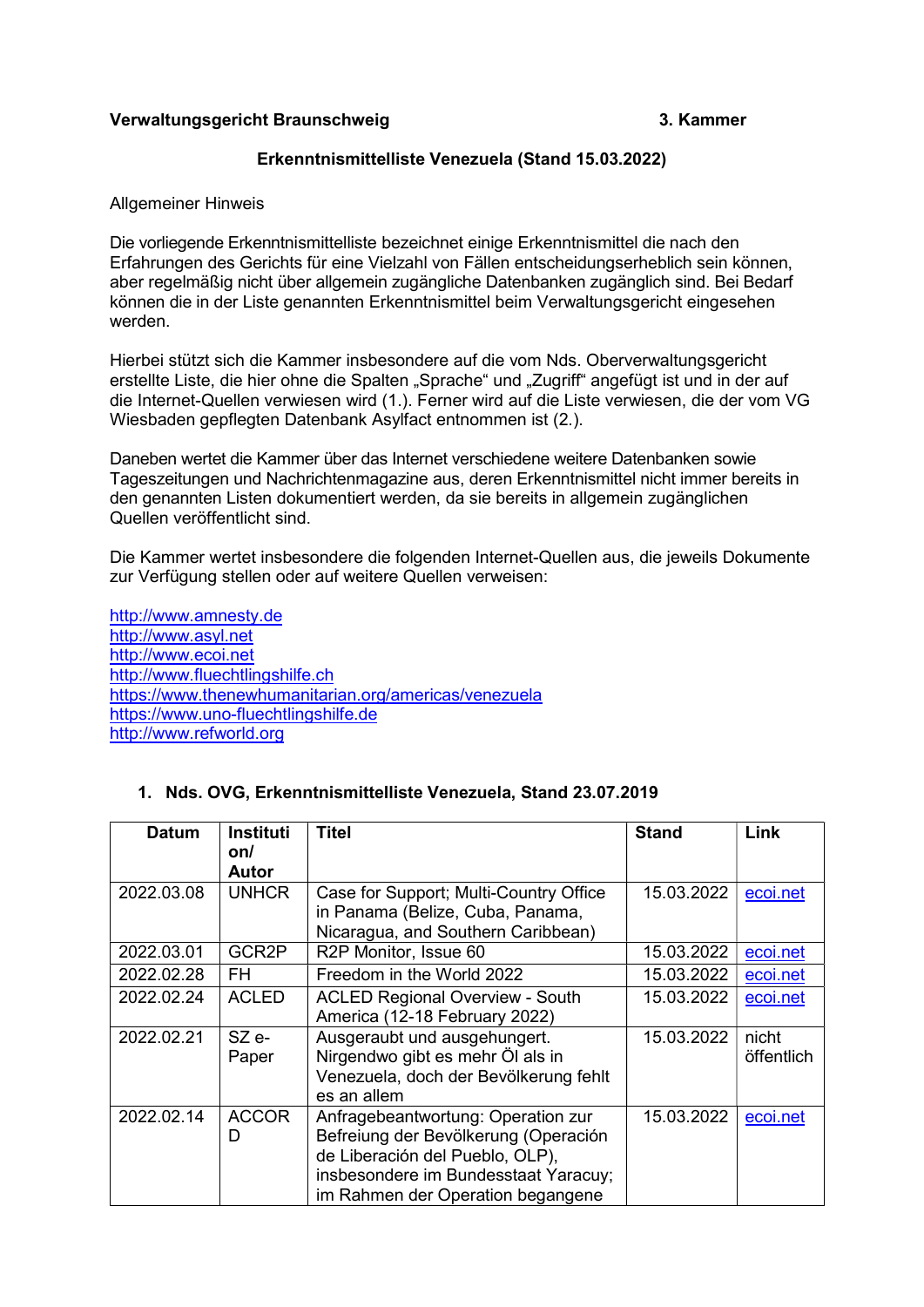|            |                    | Menschenrechtsverletzungen, Überfälle<br>auf Fincas/Bauernhöfe                                                                                                                                     |            |                     |
|------------|--------------------|----------------------------------------------------------------------------------------------------------------------------------------------------------------------------------------------------|------------|---------------------|
|            |                    |                                                                                                                                                                                                    |            |                     |
| 2022.02.10 | <b>ACLED</b>       | <b>ACLED Regional Overview - South</b><br>America (29 January - 4 February<br>2022)                                                                                                                | 15.03.2022 | ecoi.net            |
| 2022.02.07 | <b>UNICEF</b>      | <b>Humanitarian Situation Report Annual</b><br>2021, Reporting Period: January-<br>December 2021                                                                                                   | 15.03.2022 | reliefweb<br>.int   |
| 2022.02.02 | <b>ACAPS</b>       | <b>ACAPS Briefing Note - Colombia:</b><br>Violence in Arauca department (31<br>January 2022)                                                                                                       | 15.03.2022 | ecoi.net            |
| 2022.02    | AI                 | Calculated repression: Correlation<br>between stigmatization and politically<br>motivated arbitrary detentions                                                                                     | 15.03.2022 | ecoi.net            |
| 2022.01.28 | $FR -$<br>Paper    | Täglicher Kampf ums Überleben. Im<br>einst wohlhabenden Venezuela reicht<br>der Mindestlohn nicht mehr für ein<br>Mittagessen                                                                      | 15.03.2022 | nicht<br>öffentlich |
| 2022.01.18 | <b>IECAH</b>       | Applying the "Triple Nexus"; between<br>Humanitarian, Development, and<br>Peace in the Context of Migration Flows<br>from Venezuela                                                                | 15.03.2022 | ecoi.net            |
| 2022.01.14 | <b>ACCOR</b><br>D  | Anfragebeantwortung: Lage von<br>Mitgliedern der Partei Convergencia                                                                                                                               | 15.03.2022 | ecoi.net            |
| 2022.01.13 | <b>HRW</b>         | World Report 2022                                                                                                                                                                                  | 15.03.2022 | ecoi.net            |
| 2022.01.11 | <b>USAID</b>       | Venezuela Regional Crisis - Complex<br>Emergency Fact Sheet #1, FY 2022                                                                                                                            | 15.03.2022 | ecoi.net            |
| 2022.01.08 | Spiegel<br>e-Paper | Kampf um Gold und Drogen. Im<br>Grenzgebiet zwischen Kolumbien und<br>Venezuela eskaliert ein Krieg zwischen<br>verfeindeten kolumbianischen Guerilla-<br>Organisationen                           | 15.03.2022 | nicht<br>öffentlich |
| 2022       | TI                 | <b>Corruption Perceptions Index 2021</b>                                                                                                                                                           | 15.03.2022 | ecoi.net            |
| 2021.12.20 | AI                 | Gewaltlosen politischen Gefangenen<br>freilassen!                                                                                                                                                  | 15.03.2022 | ecol.net            |
| 2021.12.17 | <b>CSIS</b>        | A Time for Opposition Reflection and<br>Renovation                                                                                                                                                 | 15.03.2022 | ecoi.net            |
| 2021.12.16 | <b>USDOS</b>       | Country Report on Terrorism 2020 -<br>Chapter 1                                                                                                                                                    | 15.03.2022 | ecoi.net            |
| 2021.12.14 | $\overline{IRC}$   | IRC 2022 Emergency Watchlist                                                                                                                                                                       | 15.03.2022 | ecoi.net            |
| 2021.12.08 | <b>CSW</b>         | Statement submitted by International<br><b>Council of AIDS Service Organizations</b><br>(ICASO), a non-governmental<br>organization in consultative status with<br>the Economic and Social Council | 15.03.2022 | ecoi.net            |
| 2021.12.06 | <b>BFA</b>         | Länderinformationsblatt der<br>Staatendokumentation,<br>Gesamtaktualisierung                                                                                                                       | 15.03.2022 | nicht<br>öffentlich |
| 2021.12    | <b>ACAPS</b>       | <b>CrisisInSight Humanitarian Access</b><br>Overview (December 2021)                                                                                                                               | 15.03.2022 | ecoi.net            |
| 2021.11.16 | <b>HRC</b>         | Compilation on the Bolivarian Republic<br>of Venezuela; Report of the Office of<br>the United Nations High Commissioner<br>for Human Rights                                                        | 15.03.2022 | ecoi.net            |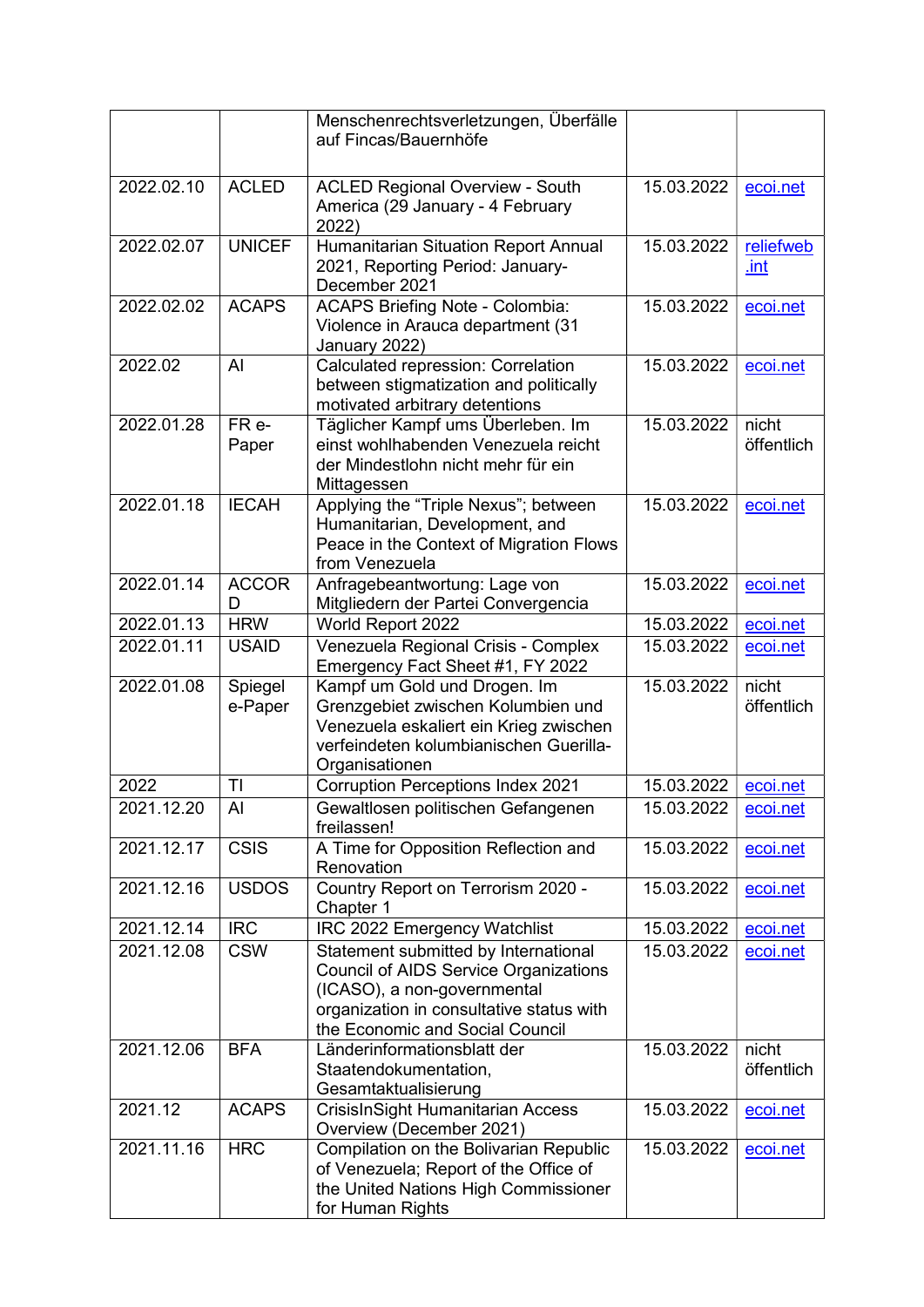| 2021.11.12 | <b>ICG</b>                | <b>International Criminal Court Probe Puts</b><br>Maduro in a Quandary                                                                                                                               | 15.03.2022 | ecoi.net |
|------------|---------------------------|------------------------------------------------------------------------------------------------------------------------------------------------------------------------------------------------------|------------|----------|
| 2021.11.05 | <b>FIDH</b>               | <b>International Criminal Court opens</b><br>investigation into Venezuela, offering<br>hope for victims                                                                                              | 15.03.2022 | ecoi.net |
| 2021.11.04 | AI                        | ICC Prosecutor's primary consideration<br>in opening an investigation must be<br>timely and effective justice for victims                                                                            | 15.03.2022 | ecoi.net |
| 2021.11.01 | <b>HRC</b>                | Summary of Stakeholders' submissions<br>on Venezuela (Bolivarian Republic of);<br>Report of the Office of the United<br>Nations High Commissioner for Human<br><b>Rights</b>                         | 15.03.2022 | ecoi.net |
| 2021.11    | <b>KAS</b>                | Regionalwahlen in Venezuela: ein<br>Schritt auf dem Weg zu den<br>Präsidentschaftswahlen 2024?                                                                                                       | 15.03.2022 | ecoi.net |
| 2021.10.27 | <b>RSF</b>                | Venezuelan journalist completes 12<br>months in arbitrary detention                                                                                                                                  | 15.03.2022 | ecoi.net |
| 2021.10.21 | <b>HRC</b>                | Situation of human rights and technical<br>assistance in the Bolivarian Republic of<br>Venezuela; Report of the United<br>Nations High Commissioner for Human<br><b>Rights</b>                       | 15.03.2022 | ecoi.net |
| 2021.10.11 | Al                        | Menschenrechtsverteidiger weiter in<br>Haft                                                                                                                                                          | 15.03.2022 | ecoi.net |
| 2021.10.04 | <b>HRC</b>                | Visit to the Bolivarian Republic of<br>Venezuela; Report of the Special<br>Rapporteur on the negative impact of<br>unilateral coercive measures on the<br>enjoyment of human rights, Alena<br>Douhan | 15.03.2022 | ecoi.net |
| 2021.10    | AI                        | Silenced and misinformed; Freedom of<br>expression in danger during COVID-19                                                                                                                         | 15.03.2022 | ecoi.net |
| 2021.10    | <b>SWP</b>                | Von Worten und Stimmen in<br>Venezuela; Die Gespräche zwischen<br>den Konfliktparteien und die Wahlen im<br>November                                                                                 | 15.03.2022 | ecoi.net |
| 2021.09.30 | <b>BBC</b><br><b>News</b> | Venezuela crisis: Three in four in<br>extreme poverty, study says                                                                                                                                    | 15.03.2022 | ecoi.net |
| 2021.09.29 | <b>USDOL</b>              | 2020 Findings on the Worst Forms of<br><b>Child Labor</b>                                                                                                                                            | 15.03.2022 | ecoi.net |
| 2021.09.21 | <b>FH</b>                 | Freedom on the Net 2021                                                                                                                                                                              | 15.03.2022 | ecoi.net |
| 2021.09.16 | <b>HRC</b>                | Detailed findings of the independent<br>international factfinding mission on the<br><b>Bolivarian Republic of Venezuela</b>                                                                          | 15.03.2022 | ecoi.net |
| 2021.09    | <b>USIP</b>               | Precarity and power: Reflections on<br>women and youth in nonviolent action                                                                                                                          | 15.03.2022 | ecoi.net |
| 2021.07.05 | Al                        | International scrutiny and the protection<br>and inclusion of human rights<br>defenders are crucial to addressing the<br>human rights crisis in Venezuela                                            | 15.03.2022 | ecoi.net |
| 2021.07.01 | <b>USDOS</b>              | 2021 Trafficking in Persons Report                                                                                                                                                                   | 15.03.2022 | ecoi.net |
| 2021.07.01 | <b>OXFAM</b>              | Tracking community perceptions in<br>Venezuela during COVID-19                                                                                                                                       | 15.03.2022 | ecoi.net |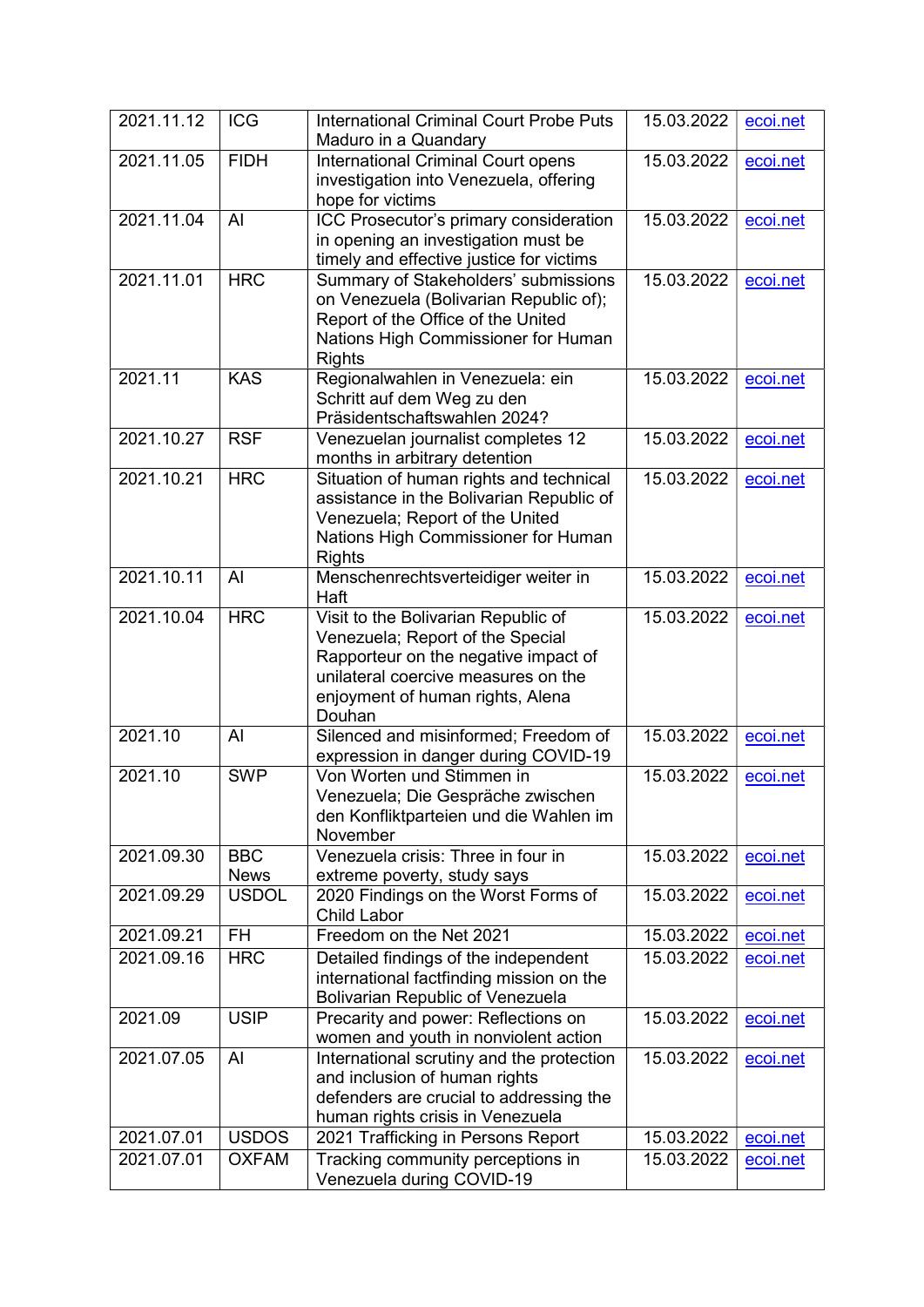| 2021.07    | Al           | Human rights lose whilst impunity        | 15.03.2022 | ecoi.net |
|------------|--------------|------------------------------------------|------------|----------|
|            |              | prevails: Amnesty International          |            |          |
|            |              | submission for the UN Universal          |            |          |
|            |              | Periodic Review, 40th session of the     |            |          |
|            |              | UPR working group, January 2022          |            |          |
| 2021.06.28 | <b>ACCOR</b> | Anfragebeantwortung: Ethnische oder      | 15.03.2022 | ecoi.net |
|            | D            | rassistische Verfolgung in Venezuela     |            |          |
|            |              | durch den Staat; Staatlicher Schutz für  |            |          |
|            |              |                                          |            |          |
|            |              | arabischstämmige Personen in             |            |          |
|            |              | Venezuela; Zusammenarbeit von            |            |          |
|            |              | staatlichen Akteuren und nationaler      |            |          |
|            |              | Befreieungsarmee (ELN); Vorgehen der     |            |          |
|            |              | Nationalen Befreiungsarmee gegen         |            |          |
|            |              | arabischstämmige Familien oder           |            |          |
|            |              | Unternehmen in Venezuela                 |            |          |
| 2021.06    | <b>ICJ</b>   | Judges on the Tightrope; Report on the   | 15.03.2022 | ecoi.net |
|            |              | Independence and Impartiality of the     |            |          |
|            |              |                                          |            |          |
|            |              | Judiciary                                |            |          |
| 2021.05.27 | <b>TNH</b>   | Hunger and COVID-19 drive                | 15.03.2022 | ecoi.net |
|            |              | Venezuelans to take more dangerous       |            |          |
|            |              | routes out                               |            |          |
| 2021.05.12 | <b>USDOS</b> | 2020 Report on International Religious   | 15.03.2022 | ecoi.net |
|            |              | Freedom                                  |            |          |
| 2021.05.06 | <b>KAS</b>   | Ein erster Schritt? Neuer Wahlrat in     | 15.03.2022 | ecoi.net |
|            |              | Venezuela mit Beteiligung                |            |          |
|            |              | oppositionsnaher Rektoren                |            |          |
| 2021.04.22 | Al           | Zivilgesellschaftliche Organisationen in | 15.03.2022 | ecoi.net |
|            |              | Gefahr                                   |            |          |
|            |              |                                          |            |          |
| 2021.04.20 | <b>RSF</b>   | RSF 2021 Index: Nearly all indicators    | 15.03.2022 | ecoi.net |
|            |              | flashing red in Latin America            |            |          |
| 2021.04.07 | AI           | Amnesty International Report 2020/21     | 15.03.2022 | ecoi.net |
| 2021.04.04 | <b>HRW</b>   | Covid-19 Pandemic Sparked Year of        | 15.03.2022 | ecoi.net |
|            |              | <b>Rights Crises</b>                     |            |          |
| 2021.03.30 | <b>USDOS</b> | 2020 Country Reports on Human            | 15.03.2022 | ecoi.net |
|            |              | <b>Rights Practices</b>                  |            |          |
| 2021.03.03 | FH           | Freedom in the World 2021                | 15.03.2022 | ecoi.net |
| 2021.03    | <b>UNHCR</b> | Regional Protection Sector of the        | 15.03.2022 | ecoi.net |
|            |              |                                          |            |          |
|            |              | Interagency Platform for Refugees and    |            |          |
|            |              | Migrants from Venezuela; Contribution    |            |          |
|            |              | to the annual report of the UN Special   |            |          |
|            |              | Rapporteur on Indigenous Peoples to      |            |          |
|            |              | the General Assembly on the Situation    |            |          |
|            |              | of Indigenous Peoples living in Urban    |            |          |
|            |              | Areas                                    |            |          |
| 2021.02.24 | <b>ICG</b>   | The Exile Effect: Venezuela's Overseas   | 15.03.2022 | ecoi.net |
|            |              | <b>Opposition and Social Media</b>       |            |          |
| 2021.02.09 | <b>IRB</b>   | Anfragebeantwortung: Situation and       | 15.03.2022 | ecoi.net |
|            |              | treatment of persons with diverse        |            |          |
|            |              |                                          |            |          |
|            |              | sexual orientation and gender identity   |            |          |
|            |              | and expression (SOGIE) by society and    |            |          |
|            |              | state authorities, including state       |            |          |
|            |              | protection and support services (2018-   |            |          |
|            |              | January 2021)                            |            |          |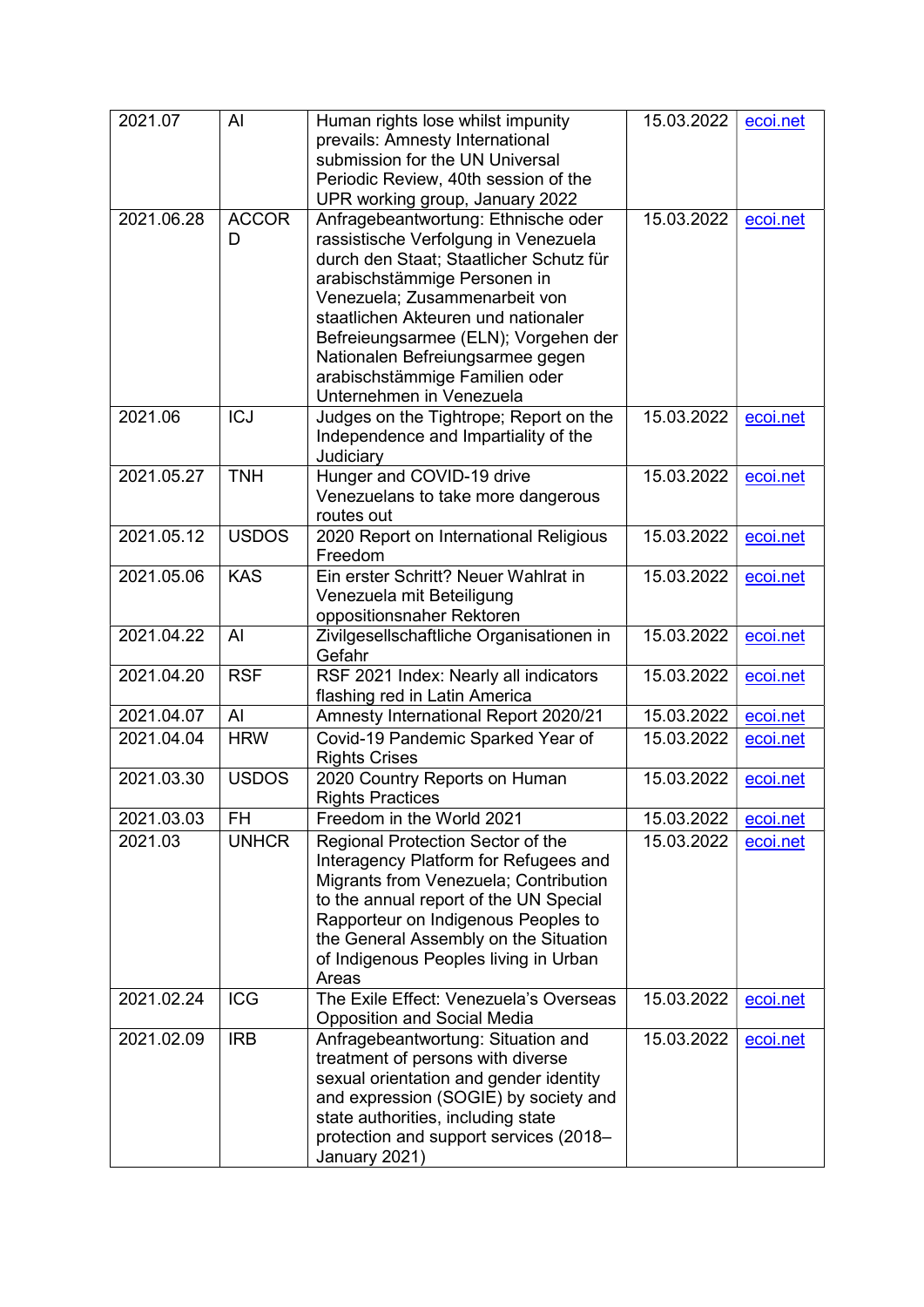| 2021.02.03 | <b>IRB</b>                         | Anfragebeantwortung: Treatment of<br>citizens by the authorities based on<br>whether or not they participate in anti-<br>government protests, including whether<br>some are more targeted than others<br>and for what reasons; whether access<br>to social security programs may be<br>affected by political activities (2017-<br>January 2021)                         | 15.03.2022 | ecoi.net            |
|------------|------------------------------------|-------------------------------------------------------------------------------------------------------------------------------------------------------------------------------------------------------------------------------------------------------------------------------------------------------------------------------------------------------------------------|------------|---------------------|
| 2021.01.21 | <b>IRB</b>                         | Anfragebeantwortung: Political<br>situation, including the presidential<br>dispute (2020-January 2021)                                                                                                                                                                                                                                                                  | 15.03.2022 | ecoi.net            |
| 2021.01.13 | <b>HRW</b>                         | World Report 2021                                                                                                                                                                                                                                                                                                                                                       | 15.03.2022 | ecoi.net            |
| 2021.01    | <b>UNODC</b>                       | <b>Global Report on Trafficking in Persons</b><br>2020                                                                                                                                                                                                                                                                                                                  | 15.03.2022 | ecoi.net            |
| 2021       | <b>IGB</b>                         | <b>ITUC Global Rights Index 2021</b>                                                                                                                                                                                                                                                                                                                                    | 15.03.2022 | ecoi.net            |
| 2021       | <b>IACHR</b>                       | Annual Report 2020 - Chapter IV.B                                                                                                                                                                                                                                                                                                                                       | 15.03.2022 | ecoi.net            |
| 2021       | TI                                 | Resisting corruption along drug<br>trafficking routes: An analysis of<br>criminal justice bodies in Latin America<br>and West Africa                                                                                                                                                                                                                                    | 15.03.2022 | ecoi.net            |
| 2020.12.01 | <b>BAMF</b>                        | Länderinformation -<br>Gesundheitssystem und COVID-19-<br>Pandemie                                                                                                                                                                                                                                                                                                      | 15.03.2022 | nicht<br>öffentlich |
| 2020.12    | <b>ILGA</b>                        | State-Sponsored Homophobia; Global<br>Legislation Overview Update 2020                                                                                                                                                                                                                                                                                                  | 15.03.2022 | ecoi.net            |
| 2020.09    | <b>OAS</b>                         | Situation of Venezuelans who have<br>returned and seek to return to their<br>country in the context of COVID-19                                                                                                                                                                                                                                                         | 15.03.2022 | ecoi.net            |
| 2020.08    | <b>EUAA</b>                        | Länderfokus                                                                                                                                                                                                                                                                                                                                                             | 15.03.2022 | ecoi.net            |
| 2020.07.31 | <b>SEM</b>                         | Colectivos                                                                                                                                                                                                                                                                                                                                                              | 15.03.2022 | ecoi.net            |
| 2020.05.01 | <b>IRB</b>                         | Anfragebeantwortung: Whether<br>Colombian citizenship is transmitted<br>through both parents and whether both<br>parents are required to provide<br>identification documents; alternative<br>application procedures when one<br>parent is estranged from the child;<br>special procedures for Venezuelan<br>children born to a Colombian parent<br>(2018-February 2020) | 15.03.2022 | ecoi.net            |
| 2020.04.29 | <b>Bertelsm</b><br>ann<br>Stiftung | BTI 2020 Country Report                                                                                                                                                                                                                                                                                                                                                 | 15.03.2022 | ecoi.net            |
| 2020.03.23 | <b>IRB</b>                         | Anfragebeantwortung: Requirements<br>and procedures to re-enter Venezuela<br>after travelling abroad; treatment of<br>Venezuelans who have travelled<br>abroad, including those who have<br>sought asylum (2017-October 2019)                                                                                                                                           | 15.03.2022 | ecoi.net            |
| 2020.03    | <b>US SSA</b>                      | Social Security Programs Throughout<br>the World: The Americas, 2019                                                                                                                                                                                                                                                                                                    | 15.03.2022 | ecoi.net            |
| 2019.09    | <b>ACCOR</b><br>D                  | Anfragebeantwortung: Politischer<br>Kontext, Demonstrationen und Gewalt,<br>humanitäre Lage                                                                                                                                                                                                                                                                             | 15.03.2022 | ecoi.net            |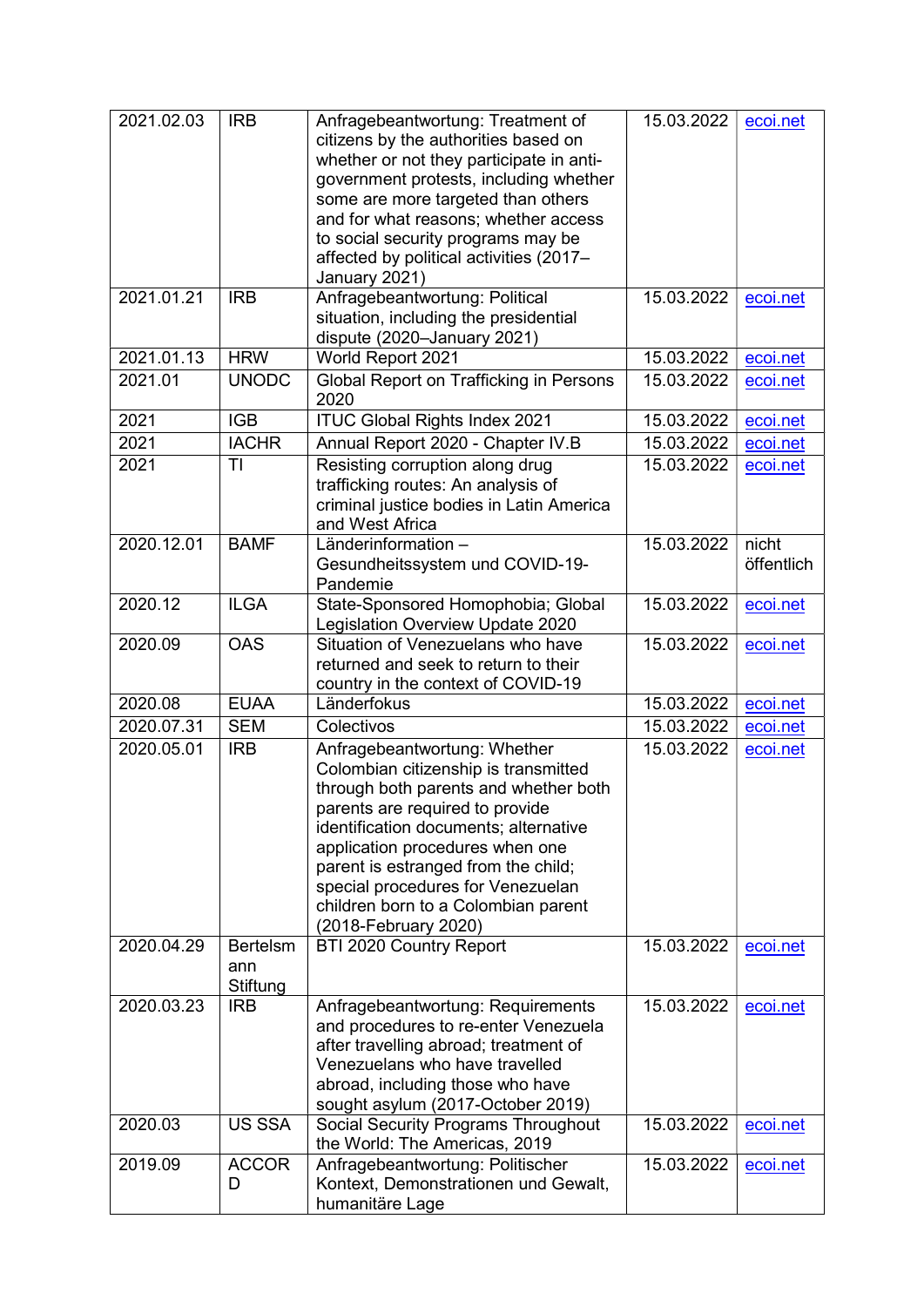| 2019.06.13 | <b>BFA</b>                      | Anfragebeantwortung:<br>Behandlungsmöglichkeiten HIV                                                                                                                                                          | 15.03.2022 | nicht<br>öffentlich |
|------------|---------------------------------|---------------------------------------------------------------------------------------------------------------------------------------------------------------------------------------------------------------|------------|---------------------|
| 2019.05.02 | Jamesto<br>wn<br>Foundati<br>on | Russia Steps Deeper Into the<br>Venezuelan Battleground; Eurasia Daily<br>Monitor, Volume: 16, Issue 64                                                                                                       | 23.07.2019 | ecoi.net            |
| 2019.05    | <b>UNHRC</b>                    | Guidance Note on International<br><b>Protection Considerations for</b><br>Venezuelans - Update I                                                                                                              | 23.07.2019 | ecoi.net            |
| 2019.03    | <b>ILGA</b>                     | State Sponsored Homophobia 2019                                                                                                                                                                               | 23.07.2019 | ecoi.net            |
| 2019.02.28 | AI                              | Stellungnahme an eine Rechtsanwältin<br>in einem Asylverfahren                                                                                                                                                | 23.07.2019 | ecoi.net            |
| 2019.02.12 | <b>ACCOR</b><br>D               | Anfragebeantwortung: Rolle der<br>Guardia Nacional, insbesondere bei<br>Überfällen auf politisch<br>Andersdenkende                                                                                            | 23.07.2019 | ecoi.net            |
| 2019.02.12 | <b>ACCOR</b><br>D               | Anfragebeantwortung: Versorgung mit<br>Lebensmitteln und Medikamenten;<br>Arbeitsmarkt; weitere frauenrelevante<br>Themen                                                                                     | 23.07.2019 | ecoi.net            |
| 2019.02    | <b>GIGA</b>                     | Wahlen allein reichen nicht [GIGA<br>Focus Lateinamerika, 01/2019]                                                                                                                                            | 23.07.2019 | ecoi.net            |
| 2018.12    | <b>OECD</b>                     | <b>SIGI - Social Institutions &amp; Gender</b><br>Index 2019                                                                                                                                                  | 23.07.2019 | ecoi.net            |
| 2018.10    | <b>GIGA</b>                     | Venezuelan Migration Crisis puts the<br>Region's Democratic Governability at<br>Risk {GIGA Focus Lateinamerika,<br>06/2018]                                                                                   | 23.07.2019 | ecoi.net            |
| 2018.08.24 | <b>ACCOR</b><br>D               | Anfragebeantwortung: Struktur und<br>Einfluss von<br>Menschenhandelsnetzwerken                                                                                                                                | 23.07.2019 | ecoi.net            |
| 2018.07.16 | <b>SFH</b>                      | Anfrgabeantwortung: Zugang zu<br>Medikamenten zur Behandlung von HIV                                                                                                                                          | 23.07.2019 | ecoi.net            |
| 2018.07.03 | <b>IRB</b>                      | Anfragebeantwortung: Violence against<br>women, including non-domestic sexual<br>violence, particularly in Caracas and<br>Maracaibo; legislation; state protection<br>and support services (2016 - July 2018) | 23.07.2019 | ecoi.net            |
| 2018.03.28 | <b>BFA</b>                      | Länderinformationsblatt der<br>Staatendokumentation,<br>Gesamtaktualisierung                                                                                                                                  | 23.07.2019 | nicht<br>öffentlich |
| 2018.03.22 | bpb                             | Konfliktportät                                                                                                                                                                                                | 23.07.2019 | ecoi.net            |
| 2018.01.05 | <b>IRB</b>                      | Anfragebeantwortung: Treatment by the<br>authorities and pro-government groups<br>of failed refugee claimants who return<br>to the country (2016-December 2017)                                               | 23.07.2019 | ecoi.net            |
| 2017.08.21 | <b>BFA</b>                      | Länderinformationsblatt der<br>Staatendokumentation. Venezuela                                                                                                                                                | 29.01.2018 | nicht<br>öffentlich |
|            |                                 |                                                                                                                                                                                                               |            |                     |

2. Asylfact, VG Wiesbaden (Export vom 14.03.2022)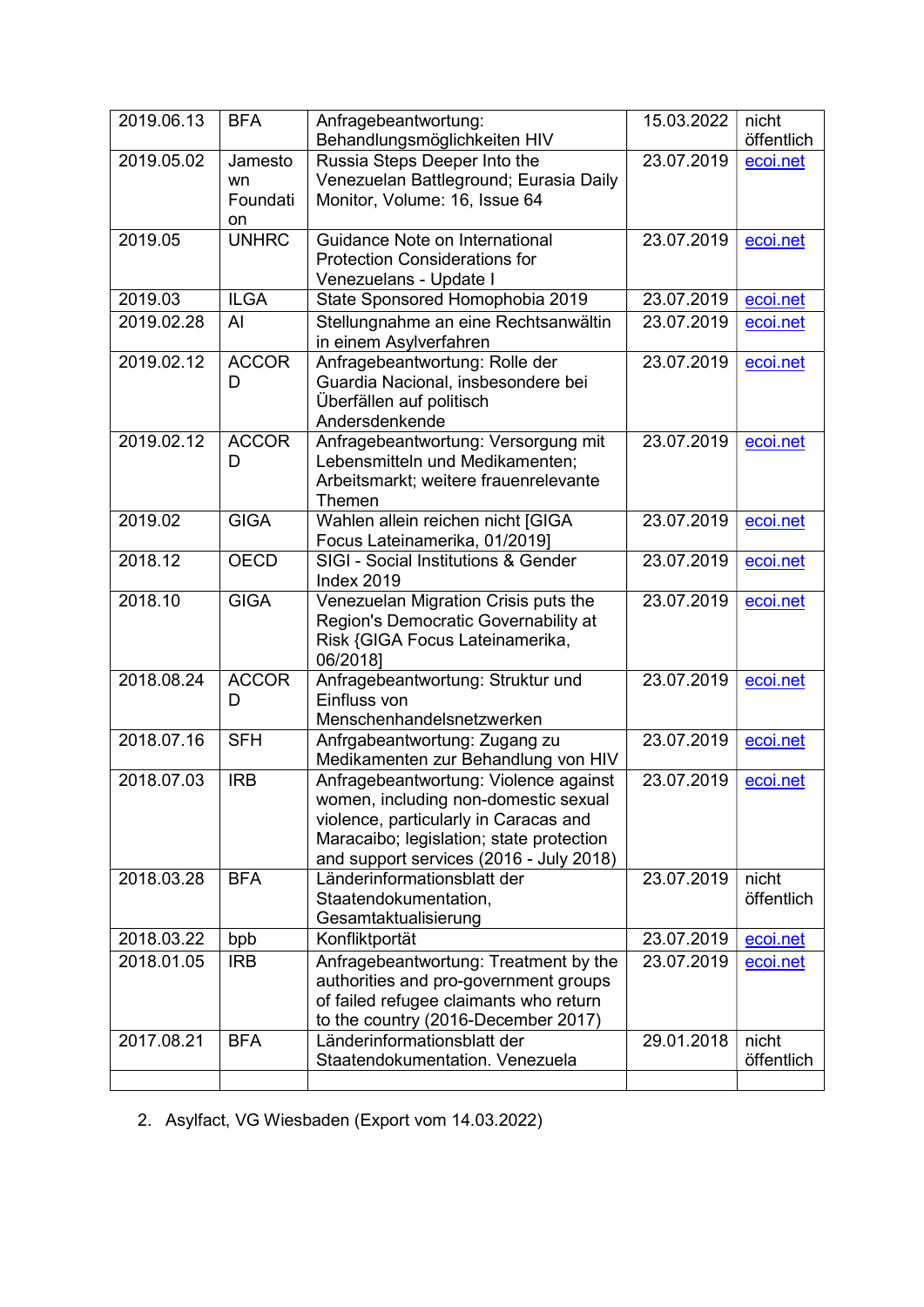| <b>Datum</b> | Quelle                                                | <b>Textanfang</b>                                                                                                                                                                                                  |
|--------------|-------------------------------------------------------|--------------------------------------------------------------------------------------------------------------------------------------------------------------------------------------------------------------------|
| 07.02.2022   | <b>BAMF-Briefing</b><br><b>Notes</b>                  | Briefing Notes. Venezuela. Gestiegene Lebenshaltungskosten Am<br>27.01.22 gab es in Caracas friedliche Proteste gegen die hohen<br>Lebenshaltungskosten im Land. Laut Angaben der venezolanischen<br>Beobachtungs  |
|              | 31.01.2022 BAMF-Briefing<br><b>Notes</b>              | Briefing Notes. Venezuela. Unterschriftensammlung zur Abhaltung<br>eines Referendums über Abberufung von Staatspräsident Maduro<br>Am 26.01.22 hat in allen Bundesstaaten des Landes für zwölf<br>Stunden eine Un  |
|              | 10.01.2022 BAMF-Briefing<br><b>Notes</b>              | Briefing Notes. Venezuela. Ergebnis der Regionalwahlen in Barinas<br>Am 09.01.22 hat die Wahlwiederholung für den Gouverneursposten<br>im Bundesstaat Barinas stattgefunden, die der regierungstreue<br>Oberste G  |
|              | 03.01.2022 BAMF-Briefing<br><b>Notes</b>              | Briefing Notes. Venezuela. Politische Gefangene und<br>Haftbedingungen Laut Angaben der NGO Justicia Venezolana<br>befindet sich der politische Gefangene Igbert José Marín Chaparro<br>seit 21.12.21 im Hungerst  |
|              | 20.12.2021 BAMF-Briefing<br><b>Notes</b>              | Briefing Notes. Venezuela. Warnung vor humanitärer Notlage 2022<br>in Haiti, Honduras und Venezuela Laut Angaben der<br>Hilfsorganisation International Rescue Committee (IRC) werden im<br>Jahr 2022 rund 39 Mi   |
| 06.12.2021   | Bundesamt für<br>Fremdenwesen und<br>Asyl (BFA), Wien | Länderinformationsblatt der Staatendokumentation. Venezuela.<br>Gesamtaktualisierung am 06.12.2021. Inhaltsverzeichnis: 1. Neueste<br>Ereignisse –Integrierte Kurzinformationen / 7 2. COVID-19 / 8<br>3           |
|              | 06.12.2021   BAMF-Briefing<br><b>Notes</b>            | Briefing Notes. Venezuela. Neuwahlen in Barinas, EU-<br>Wahlbeobachtende reisen vorzeitig ab Am 29.11.21 hat der<br>regierungstreue Oberste Gerichtshof die Wiederholung der Wahlen<br>im Bundesstaat Barinas am 0 |
| 29.11.2021   | <b>BAMF-Briefing</b><br><b>Notes</b>                  | Briefing Notes. Venezuela. Ergebnisse der Parlaments- und<br>Regionalwahlen, Vorläufiger Bericht der EU-<br>Wahlbeobachtungskommission Laut Angaben des Obersten<br>Wahlrates (Consejo Electoral de Venezuela, CNE |
|              | 15.11.2021 BAMF-Briefing<br><b>Notes</b>              | Briefing Notes. Venezuela. Lage von Kindern: Entwicklungs- und<br>Wachstumsverzögerungen steigen Laut einer Studie der Caritas<br>Venezuela, die Daten von über 45.000 Kindern unter fünf Jahren in<br>den ärmste  |
|              | 08.11.2021   BAMF-Briefing<br><b>Notes</b>            | Briefing Notes. Venezuela. Einleitung von Ermittlungen des IStGH<br>wegen Verbrechen gegen die Menschlichkeit Am 03.11.21 gab der<br>Internationale Strafgerichtshof (IStGH) die formelle Aufnahme von<br>Ermittl  |
| 25.10.2021   | <b>BAMF-Briefing</b><br><b>Notes</b>                  | Briefing Notes. Venezuela. Zunahme der Bedrohungen und<br>Anfeindungen gegenüber Angehörigen von Medienschaffenden Im<br>Zuge der 77. Generalversammlung der Inter American Press<br>Association (IAPA) berichtet  |
|              | 18.10.2021 BAMF-Briefing<br><b>Notes</b>              | Briefing Notes. Venezuela. Tod eines politischen Gefangenen in<br>HaftAm 12.10.21 ist der ehemalige Verteidigungsminister und<br>politische Gefangene Raúl Isaias Baduel in Haft verstorben.<br>Während Generals   |
|              | 11.10.2021   BAMF-Briefing<br><b>Notes</b>            | Briefing Notes. Venezuela. Medizinische Lage, Festnahmen vier<br>Beamter im Gesundheitssektor In Folge von erneuten großflächigen<br>Stromausfällen in mehreren Bundesstaaten des Landes verstarben<br>laut Angab  |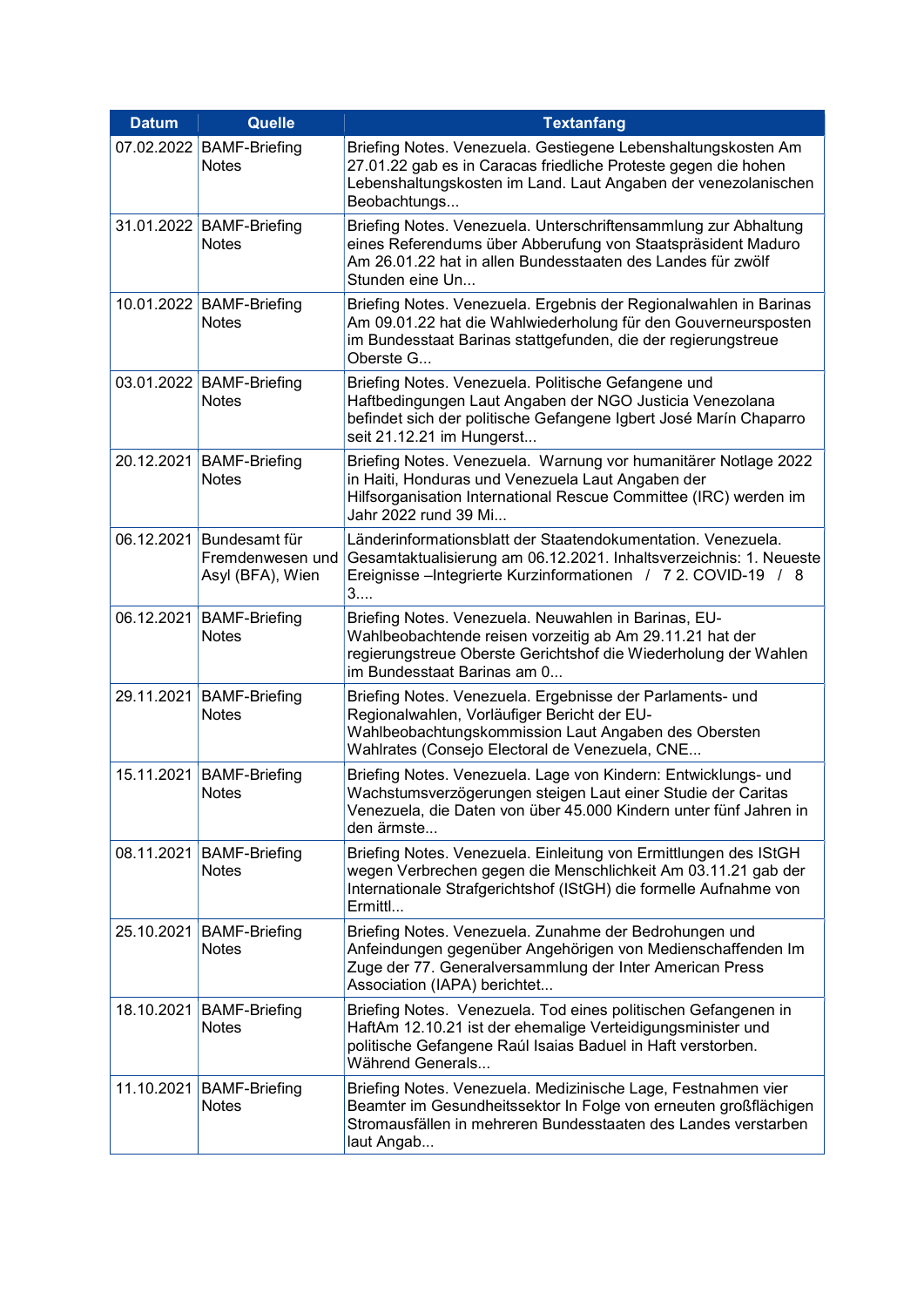| <b>Datum</b>  | Quelle                                     | <b>Textanfang</b>                                                                                                                                                                                                           |
|---------------|--------------------------------------------|-----------------------------------------------------------------------------------------------------------------------------------------------------------------------------------------------------------------------------|
| 04.10.2021    | <b>BAMF-Briefing</b><br><b>Notes</b>       | Briefing Notes. Venezuela. Grenzregion Venezuela/ Kolumbien:<br>Außergerichtliche Tötungen und Verschwindenlassen Laut einer<br>Pressemitteilung der NGO Fundaredes vom 28.09.21 kam es in der<br>venezolanischen           |
|               | 27.09.2021   BAMF-Briefing<br><b>Notes</b> | Briefing Notes. Venezuela. Politische Gefangene: Reform der<br>Untersuchungshaftdauer Am 22.09.21 forderte die NGO Foro Penal<br>die Justiz auf, die am 16.09.21 verabschiedete Reform des Art. 230<br>der Strafp           |
|               | 20.09.2021   BAMF-Briefing<br><b>Notes</b> | Briefing Notes. Venezuela. Demonstration für LGBTQI-Rechte in<br>Caracas Am 18.09.21 protestierten zahlreiche Aktivistinnen und<br>Aktivisten für mehr Rechte für LGBTQI-Personen. Sie forderten u.a.<br>eine Di            |
|               | 13.09.2021   BAMF-Briefing<br><b>Notes</b> | Briefing Notes. Venezuela. Ergebnisse der zweiten Dialogrunde in<br>Mexiko Am 06.09.21 gab das norwegische Außenministerium die bei<br>der zweiten Dialogrunde (vgl. BN v. 06.09.21) zwischen<br>Vertretenden von           |
|               | 06.09.2021   BAMF-Briefing<br><b>Notes</b> | Briefing Notes. Venezuela. Zweite Dialogrunde zwischen<br>Regierungs- und Oppositionsvertretenden, Wahlteilnahme der<br>Opposition Vom 03.09.21 bis 06.09.21 findet die zweite Dialogrunde<br>zwischen Regierungs           |
|               | 30.08.2021   BAMF-Briefing<br><b>Notes</b> | Briefing Notes. Venezuela. Verletzungen der Presse-und<br>Meinungsfreiheit, Tod eines politischen Häftlings Ein kürzlich von der<br>NGO Un mundo sin mordaza (UMSM) veröffentlichter Bericht zur<br>Lage der Mein           |
|               | 23.08.2021   BAMF-Briefing<br><b>Notes</b> | Briefing Notes. Venezuela. Gespräche zwischen Opposition und<br>Regierung, Freilassung Freddy Guevaras Am 13.08.21 fanden<br>Gespräche zur Wiederaufnahme eines Dialogs zwischen<br>Vertretenden von Opposition (           |
|               | 09.08.2021   BAMF-Briefing<br><b>Notes</b> | Briefing Notes. Venezuela. Wirtschaftliche Lage und<br>Gesundheitsversorgung Laut Angaben der venezolanischen<br>Zentralbank werden zum 01.10.21 weitere sechs Nullen von den<br>nationalen Geldscheinen aufgrund           |
|               | 02.08.2021 BAMF-Briefing<br><b>Notes</b>   | Briefing Notes. Venezuela. COVID-19-Pandemie: Aktuelle Lage und<br>Impfkampagne Die Impfungen schreiten nur langsam voran, aktuell<br>sollen erst etwa 8 % der Bevölkerung geimpft sein. Für die<br>kommenden Tag           |
| 23.07.2021 ai |                                            | <b>VENEZUELA: HUMAN RIGHTS LOSE WHILST IMPUNITY</b><br>PREVAILS. AMNESTY INTERNATIONAL SUBMISSION FOR THE<br>UN UNIVERSAL PERIODIC REVIEW, 40TH SESSION OF THE<br>UPR WORKING GROUP, JANUARY 2022. CONTENTS<br>INTRODUCTION |
|               | 19.07.2021   BAMF-Briefing<br><b>Notes</b> | Briefing Notes. Venezuela. Festnahmen oppositioneller Politiker der<br>Partei Voluntad Popular Am 12.07.21 ist der ehemalige<br>Vizepräsident der Nationalversammlung und Oppositionspolitiker<br>Freddy Guevara            |
|               | 12.07.2021 BAMF-Briefing<br><b>Notes</b>   | Briefing Notes. Venezuela. Gewaltsame Zusammenstöße in Caracas<br>zwischen Polizei und Bandenmitgliedern Bei gewaltsamen<br>Zusammenstößen zwischen der Polizei und Bandenmitgliedern im<br>Viertel Cota 905 in C           |
|               | 05.07.2021 BAMF-Briefing<br><b>Notes</b>   | Briefing Notes. Venezuela. Verhaftung von drei<br>Menschenrechtsaktivisten im Bundesstaat Falcón Am 02.07.21 sind<br>in Venezuela mit dem Direktor der Stiftung Fundaredes, Javier<br>Tarazona, sowie seinem Brud           |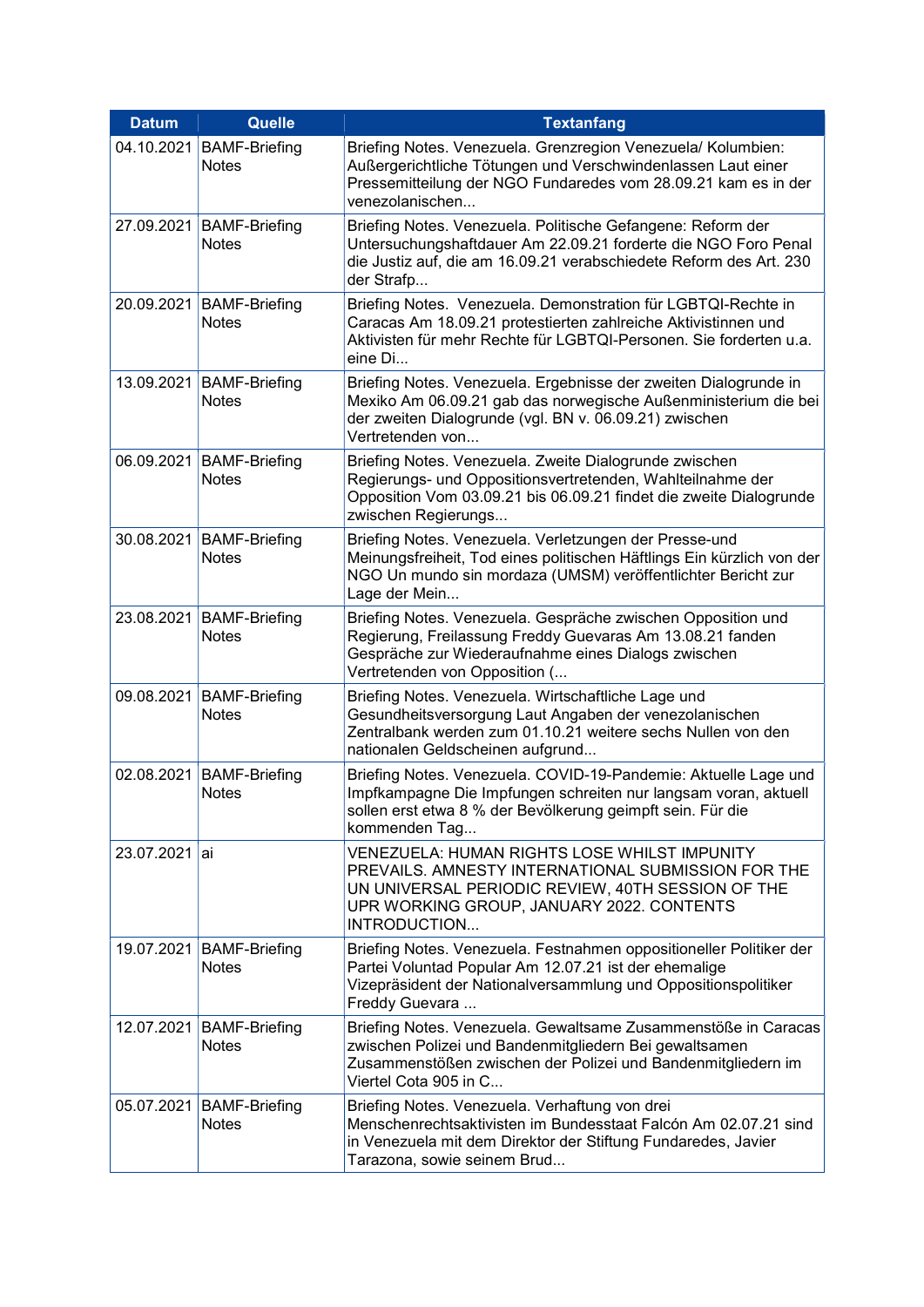| <b>Datum</b>      | <b>Quelle</b>                                                  | <b>Textanfang</b>                                                                                                                                                                                                 |
|-------------------|----------------------------------------------------------------|-------------------------------------------------------------------------------------------------------------------------------------------------------------------------------------------------------------------|
| 01.07.2021        | U.S. Department of<br><b>State</b>                             | 2021 Trafficking in Persons Report: Venezuela. Venezuela: Tier 3.<br>The Government of Venezuela does not fully meet the minimum<br>standards for the elimination of trafficking and is not making any<br>efforts |
| 28.06.2021 ACCORD |                                                                | Anfragebeantwortung zu Venezuela: Ethnische oder rassistische<br>Verfolgung in Venezuela durch den Staat; Staatlicher Schutz für<br>arabischstämmige Personen in Venezuela; Zusammenarbeit von<br>staatlichen Akt |
|                   | 07.06.2021   BAMF-Briefing<br><b>Notes</b>                     | Briefing Notes. Kolumbien / Venezuela. Acht Angehörige der<br>venezolanischen Streitkräfte kommen frei Laut Angaben des<br>venezolanischen Verteidigungsministeriums konnten am 02.06.21<br>acht Militärs, die vo |
|                   | 12.05.2021   U.S. Department of<br><b>State</b>                | VENZUELA 2020 INTERNATIONAL RELIGIOUS FREEDOM<br>REPORT. (engl.; 9 Sn.)                                                                                                                                           |
| 03.05.2021        | <b>BAMF-Briefing</b><br><b>Notes</b>                           | Briefing Notes. Venezuela / Kolumbien. Gefechte an<br>kolumbianischer Grenze Seit die venezolanische Armee im März<br>2021 eine Offensive gegen kolumbianische Guerillagruppen im<br>Grenzgebiet gestartet hat (v |
| 07.04.2021 ai     |                                                                | VENEZUELA 2020. Außergerichtliche Hinrichtungen. Willkürliche<br>Inhaftierungen. Folter und andere Misshandlungen. Exzessive<br>Gewaltanwendung. Straflosigkeit. Unfaire Gerichtsverfahren.<br>Internationale Kon |
|                   | 30.03.2021   U.S. Department of<br><b>State</b>                | VENEZUELA 2020 HUMAN RIGHTS REPORT. Bureau of<br>Democracy, Human Rights and Labor. 2020 Country Reports on<br>Human Rights Practices, March 30, 2021. (engl.; 49 Sn.)                                            |
| 29.03.2021        | <b>BAMF-Briefing</b><br><b>Notes</b>                           | Briefing Notes. Venezuela/Kolumbien Kampfhandlungen im<br>Grenzgebiet Bei Gefechten zwischen der venezolanischen Armee<br>und Dissidenten der kolumbianischen FARC-Guerilla sind am<br>21.03.21 nach offiziellen  |
|                   | 22.02.2021 BAMF-Briefing<br><b>Notes</b>                       | Briefing Notes. Venezuela. NRO-Mitarbeiter freigelassen<br>Medienberichten zufolge sind fünf Beschäftigte der humanitären<br>Organisation Azul Positivo nach einmonatiger Untersuchungshaft<br>vorläufig wieder a |
|                   | 21.01.2021 Immigration and<br>Refugee Board of<br>Canada (IRB) | Venezuela: Political situation, including the presidential dispute<br>(2020-January 2021) (engl.; 10 Sn.)                                                                                                         |
| 18.01.2021        | <b>BAMF-Briefing</b><br><b>Notes</b>                           | Briefing Notes. Venezuela. Aktivistin unter Hausarrest Nach<br>Medienberichten vom 11.01.21 ist die Frauenrechtlerin und<br>Sozialarbeiterin Vannesa Rosales nach dreimonatiger Haft ohne<br>formelle Anklage aus |
| 11.01.2021        | <b>BAMF-Briefing</b><br><b>Notes</b>                           | Briefing Notes. Venezuela. Tödlicher Polizeieinsatz in Caracas Am<br>08.01.21 kam es in dem im Osten von Caracas gelegenen Stadtteil<br>La Vega zu einem größeren Einsatz der Fuerzas de Acciones<br>Especiales ( |
| 01.01.2021        | Human Rights<br>Watch                                          | Venezuela. Events of 2020. (engl.; 10 Sn.)                                                                                                                                                                        |
|                   | 06.12.2020 ARD-Weltspiegel                                     | Venezuela: Maduro lässt wählen. Wer die Lage in Venezuela für die<br>Parlamentswahl verstehen möchte, muss wissen was die Menschen<br>hier umtreibt. Was sie umtreibt ist, wie seit Jahren, eine enorme<br>Versor |
| 01.12.2020 BAMF   |                                                                | Länderinformation - Venezuela. Gesundheitssystem und COVID-19-<br>Pandemie. November 2020. (4 Sn.)                                                                                                                |